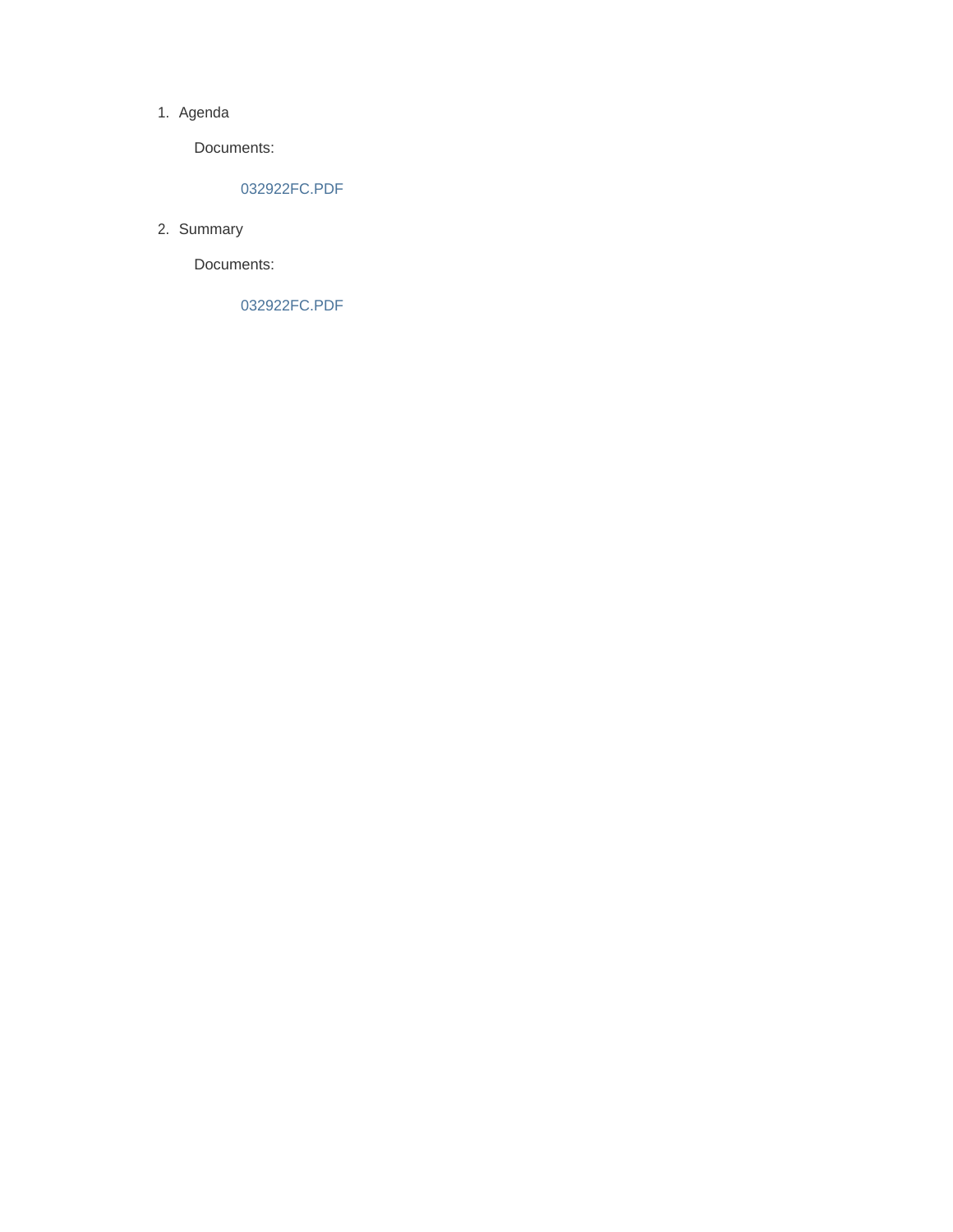

# **City of Marietta**

# **Meeting Agenda**

### **FINANCE/INVESTMENTS COMMITTEE**

| Joseph R. Goldstein, Chairman<br>M. Carlyle Kent, Vice Chair<br><b>Cheryl Richardson</b> |                                                                                                                                                                                                               |                        |
|------------------------------------------------------------------------------------------|---------------------------------------------------------------------------------------------------------------------------------------------------------------------------------------------------------------|------------------------|
| Tuesday, March 29, 2022                                                                  | 5:15 PM                                                                                                                                                                                                       | <b>Council Chamber</b> |
| <b>CALL TO ORDER:</b>                                                                    |                                                                                                                                                                                                               |                        |
| <b>MINUTES:</b>                                                                          |                                                                                                                                                                                                               |                        |
| 20220234                                                                                 | <b>Regular Meeting - February 22, 2022</b>                                                                                                                                                                    |                        |
|                                                                                          | Review and approval of the February 22, 2022 meeting minutes.                                                                                                                                                 |                        |
|                                                                                          |                                                                                                                                                                                                               |                        |
| <b>BUSINESS:</b>                                                                         |                                                                                                                                                                                                               |                        |
| 20220262                                                                                 | <b>Hotel Motel Tax</b>                                                                                                                                                                                        |                        |
|                                                                                          | Hotel Motel monthly financial report for February 2022.                                                                                                                                                       |                        |
| 20220263                                                                                 | <b>Auto Rental Tax</b>                                                                                                                                                                                        |                        |
|                                                                                          | 3% Auto Rental Tax monthly financial report for February 2022.                                                                                                                                                |                        |
| 20220264                                                                                 | <b>Finance Update</b>                                                                                                                                                                                         |                        |
| 20220289                                                                                 | <b>Selection of Audit Firm</b>                                                                                                                                                                                |                        |
|                                                                                          | Motion to authorize the execution of a contract between the City of Marietta and Nichols,<br>Cauley, & Associates, as the audit firm for financial auditors for fiscal year 2022 through<br>fiscal year 2025. |                        |

#### **ADJOURNMENT:**